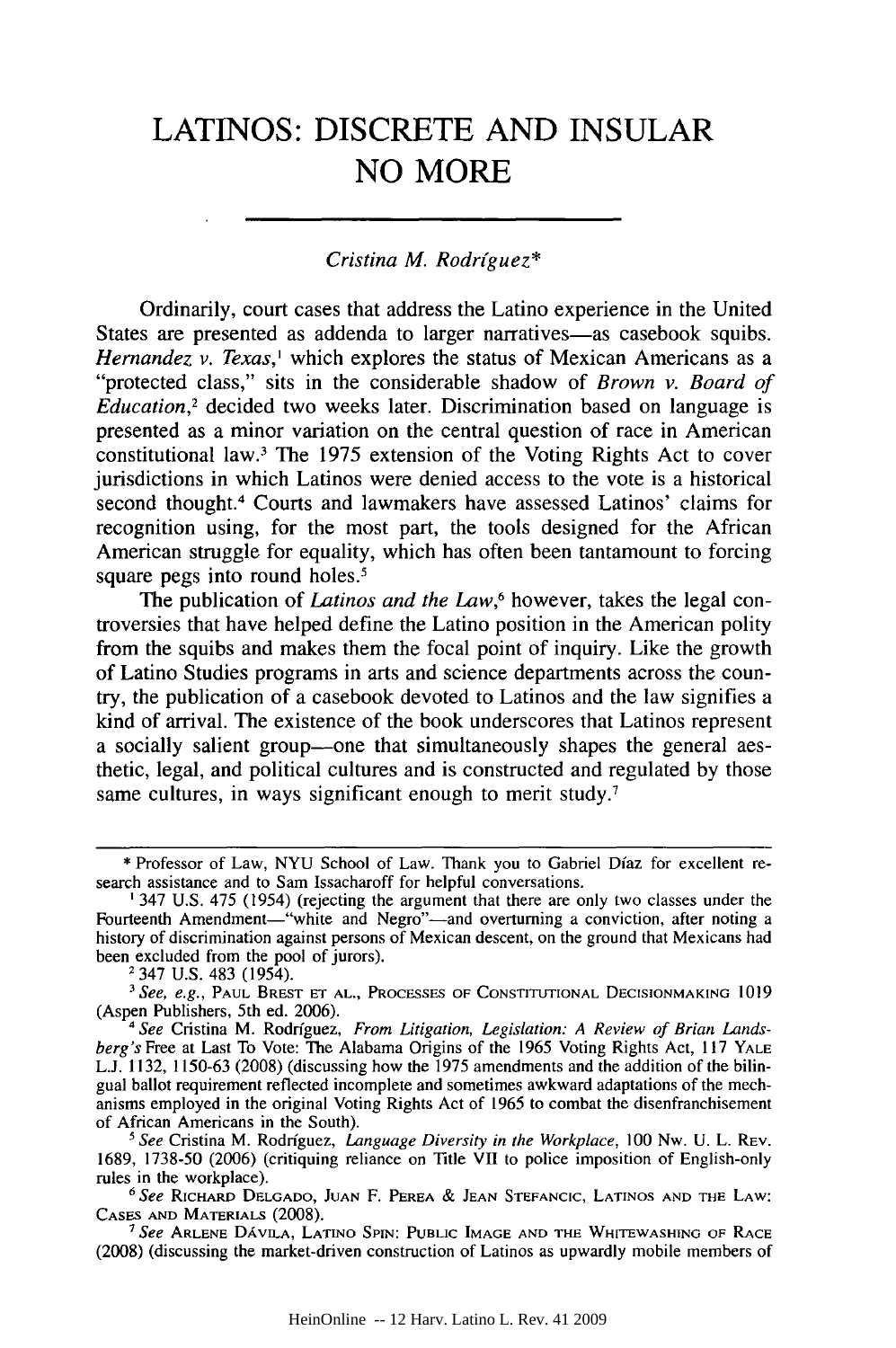As this symposium recognizes and celebrates the achievements of Richard Delgado, Juan Perea, and Jean Stefancic in bringing Latinos into the casebook canon, I would like to raise a simple question. What explains the emergence of a Latinos and the law casebook at this point in time? We are past the heyday of the ethnic and critical studies movements, and at the dawn of the Obama administration, the post-ethnic<sup>8</sup> or post-racial orientation is receiving substantial reinforcement, at least as a rhetorical device, if not in reality. Why, then, is the time nonetheless ripe for a Latinos and the law casebook?

There are many conceivable answers to this question. The mere existence of the rich primary materials with which the authors of this book construct the simultaneously broad and deep narrative of Latinos in the United States provides the easiest answer. Of course, but for the scholarly initiative of the authors and a critical mass of Latino law professors whose work has brought to light the contents of the book, a treatise on Latinos and the law would not have come into being. And it is precisely the concept of a critical mass that makes the publication of *Latinos and the Law* seem like a natural event. The size of the Latino population, even within the legal academy, has become too big to ignore, and the legal and cultural controversies that surround the Latino presence in the United States have become too significant to treat as examples of other themes.

A 2008 study by the Pew Hispanic Center revealed that Latinos make up just over fifteen percent of the U.S. population and that the Latino population has grown by twenty-nine percent in this decade (as compared to four percent for the non-Latino population).<sup>9</sup> Notably, this growth has been more the result of natural increases inside the United States than immigration,<sup>10</sup> and if current trends continue, Latinos will comprise twenty-nine percent of the population by 2050." Of course, even the most robust of demographic projections do not predict that Latinos will form an outright majority in the United States as a whole. But the important point is that the "white" majority is ceasing to be a *dominant* majority, and by 2050, whites may become a forty-seven percent minority of the population.<sup>12</sup> It is becoming increasingly inappropriate to frame social and political relations in the United States in terms of a majority-minority dynamic.

In other words, the answer to the question of why study Latinos and the law is: numbers. The question then becomes, what is the significance of

the middle class and the attendant obscuring of the continued economic disadvantage and social dislocation of Latino populations).

<sup>&</sup>lt;sup>8</sup> *See, e.g.*, DAVID A. HOLLINGER, POSTETHNIC AMERICA: BEYOND MULTICULTURALISM (10th anniversary ed. 2005).

<sup>(10</sup>th anniversary ed. 2005). *<sup>9</sup> See* RICHARD FRY, PEW HISPANIC CTR., **LATINO** SETTLEMENT IN **THE NEW CENTURY,** at <sup>i</sup> (2008), http://www.pewhispanic.org/files/reports/96.pdf.

 $^{10}$  *Id.* 

**<sup>&</sup>quot;** JEFFREY **S. PASSEL** & D'VERA **COHN,** PEW RESEARCH CTR., U.S. **POPULATION PROJEC-TIONS:** 2005-2050, at i **(2008),** http://www.pewhispanic.org/files/reports/85.pdf. *'2 See id.* (noting that if current trends continue, non-Hispanic whites will be a minority by

<sup>2050).</sup>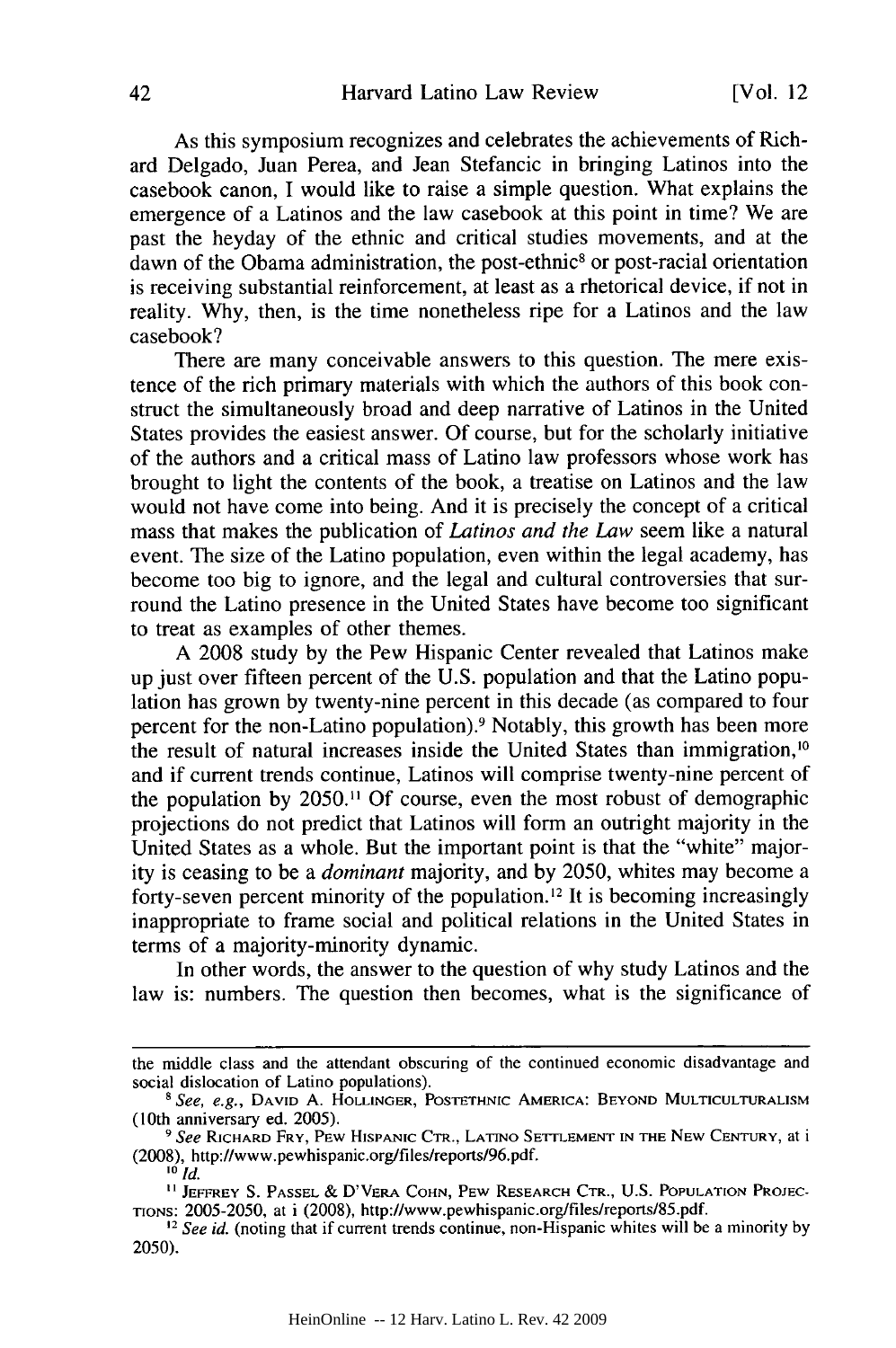these numbers? How should they change the way we understand the rights and responsibilities of Latinos qua Latinos? Put more generally, what happens to our conceptions of rights and responsibilities when a minority starts to take on the characteristics of a majority, or when a dominant or true majority ceases to exist?

In this Essay, I begin to venture some answers to these questions. I argue that there are three different and not necessarily consistent ways in which our understanding of the category Latino might change as the population grows in size and importance. First, "Latino" is increasingly losing its coherence as a category, making it impossible to describe Latinos as the proverbial discrete and insular minority. The twentieth century constructs we still use to characterize the interests of racial and ethnic minorities are losing their descriptive validity and utility and must be adapted.<sup>13</sup> Second, even if the Latino population retains its coherence as its internal diversity grows, the group's size increasingly will demand that it protect its interests through the political process, rather than through the courts and other forms of special solicitude. And third, as Latinos come into their electoral own, they should accrue some of the cultural benefits and burdens of being in the demographic majority.

Before exploring these conclusions, I should emphasize that the absence of substantial Latino population growth would not undermine the case for *Latinos and the Law.* As I have observed in other work, Latinos have been a part of the American fabric for centuries.<sup>14</sup> And yet, Latinos are minor characters in American history. In my field of constitutional law, for example, race drives the conversation, but it is the African American experience and black-white relations that set the frame. It is the original sin of slavery, the crucible of the Civil War and Reconstruction, the imposition and overthrow of Jim Crow, and the relationship of each of these events to the structure of our institutions, our conceptions of state action, and our discourses of rights and citizenship that define the contours of what it means to be American. Latinos, like the Chinese and other Asian populations, have participated in the formation of the modem United States, and they have been exploited as laborers and confined as citizens within the parameters set by Jim Crow and its after-effects. But they have been cast as supporting players in the central dramas, treated as always somewhat foreign, to boot. <sup>5</sup>

**<sup>13</sup>** This claim could be made generally and for the African American population. *Cf* Richard H. Pildes, *The Decline of Legally Mandated Minority Representation,* 68 OHIO **ST.** L.J. 1139, 1140, 1145 (2007) (arguing that the anti-essentialist language used by the Court in its recent decision under Section 2 of the Voting Rights Act, *LULAC v. Perry,* 548 U.S. 399 (2006), "reveals a Court increasingly troubled by ... the very concept of minority vote dilution and the accompanying legal requirement of 'safe minority districting"'). **<sup>14</sup>***See* Cristina M. Rodriguez, *Latinos and Immigrants,* 11 HARV. **LATINO** L. REV. 247,

<sup>251-52 (2008).</sup>

<sup>&</sup>lt;sup>15</sup> See Neil Gotanda, "Other Non-Whites" in American Legal History: A Review of Justice at War, 85 **COLUM.** L. REV. 1186, 1188 (1985) (book review) (noting that "[o]ne of the critical features of legal treatment of Other non-Whites has been the inclusion of a notion of 'foreignness' in considering their racial identity and legal status" and even native-born Latinos,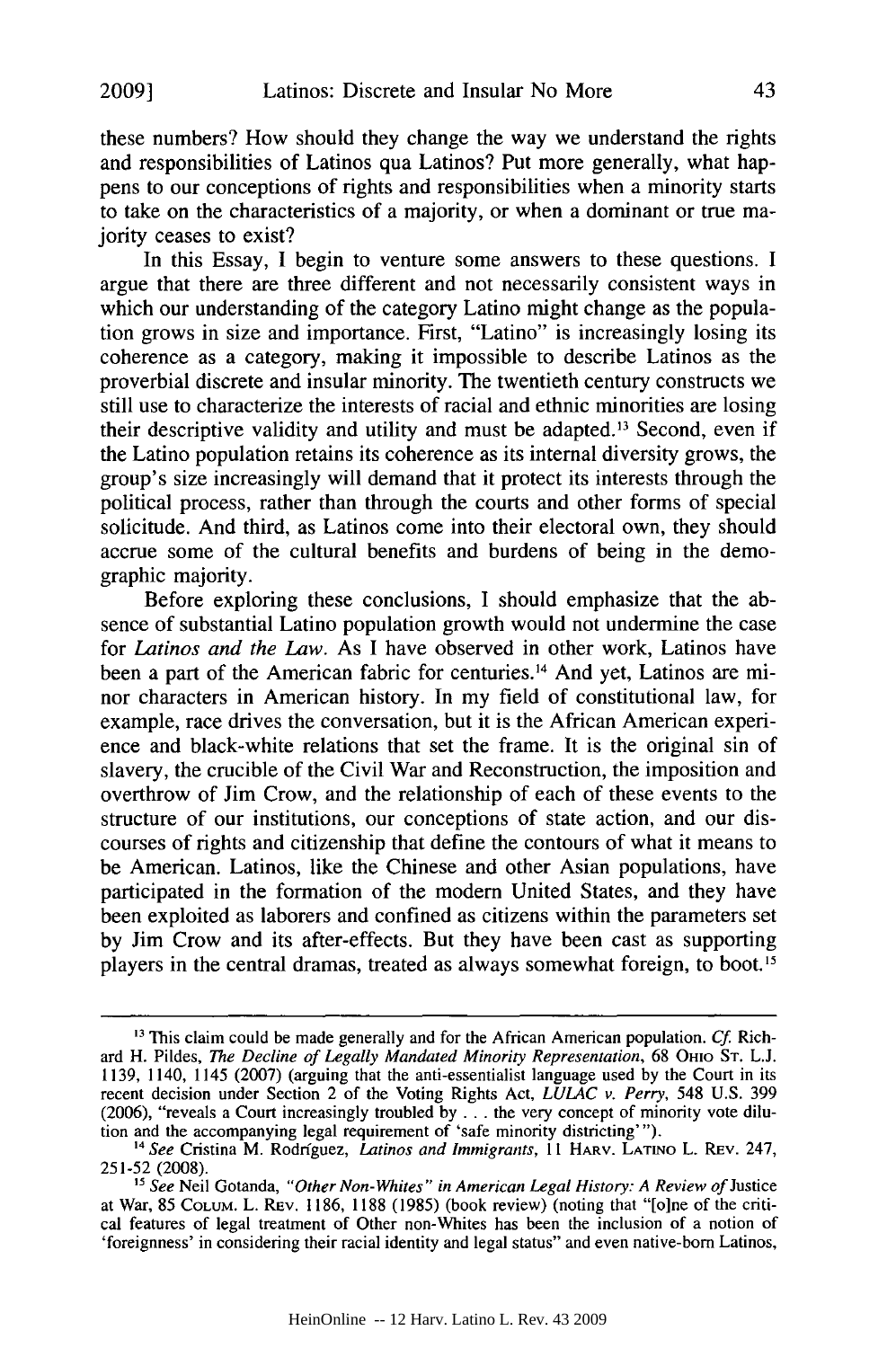This conceptual and historical marginalization should be addressed regardless of the size of the Latino population. But the footnoting of Latino history becomes even less tenable as the size of the Latino population grows. The Latino-ization of the American demography means that we must come to terms with Latino populations' histories, with what the term Latino means, and with how Latinos have helped shape our social and political institutions. *Latinos and the Law* represents a major contribution to this agenda. In this Essay, **I** outline some of the questions the casebook's publication should be prompting us to address.

# THE DECLINE OF **INSULARITY**

**If** it were ever possible to characterize Latinos as an *insular* minority, that time may have passed. It is hardly novel to note that the category "Latino" consists of people of varied national origins, races, citizenship statuses, histories within and relationships to the United States, language abilities, and socioeconomic classes. Indeed, the same diversity is also characteristic, to different degrees, of the other major race-and-ethnicity-based groupings we use to slice up our population.<sup>16</sup> As the Latino population grows, however, it will become less and less coherent to describe it as a singular group. The population's interests and identities will continue to multiply. The immigration-inspired explosion inside the United States of a Latino culture tied

[T]he difficulties entailed in varying the level of judicial review according to a perceived "preferred" status of a particular racial or ethnic minority are intractable [because t]he concepts of "majority" and "minority" necessarily reflect temporary arrangements and political judgments. . **.** . [T]he white "majority" itself is composed of various minority groups, most of which can lay claim to a history of prior discrimination at the hands of the State and private individuals. Not all of these groups can receive preferential treatment and corresponding judicial tolerance of distinctions drawn in terms of race and nationality, for then the only "majority" left would be a new minority of white Anglo-Saxon Protestants. There is no principled basis for deciding which groups would merit "heightened judicial solicitude" and which would not.

*Id.* at 295-96. This sentiment helps explain the Court's move toward a strict anti-classification view, according to which any race-based classifications are subject to strict scrutiny, regardless of whether the racial group being burdened is a discrete and insular minority or a member of a majority group. Indeed, at least in the context of evaluating race-dependent decisions, if not in the consideration of which other sorts of groups are entitled to heightened scrutiny, the discrete and insular formulation has been supplanted by the presumption that all racial classifications are invalid.

Asians, and Arab Americans have been stigmatized as foreign, with sometimes disastrous

<sup>&</sup>lt;sup>16</sup> See, e.g., PEW RESEARCH CTR., OPTIMISM ABOUT BLACK PROGRESS DECLINES: BLACKS **SEE** GROWING VALUES **GAP BETWEEN** POOR **AND** MIDDLE **CLASS** 1 (2007), http://pewsocial trends.org/assets/pdf/Race.pdf ("African Americans see a widening gulf between the values of middle class and poor blacks, and nearly four-in-ten say that because of the diversity within their community, blacks can no longer be thought of as a single race **.... ").** In his opinion in *Regents of the University of California v. Bakke,* 438 U.S. 265 (1978), Justice Powell emphasized that the "white" majority population is itself an enormously diverse population with historical experiences of discrimination. He wrote: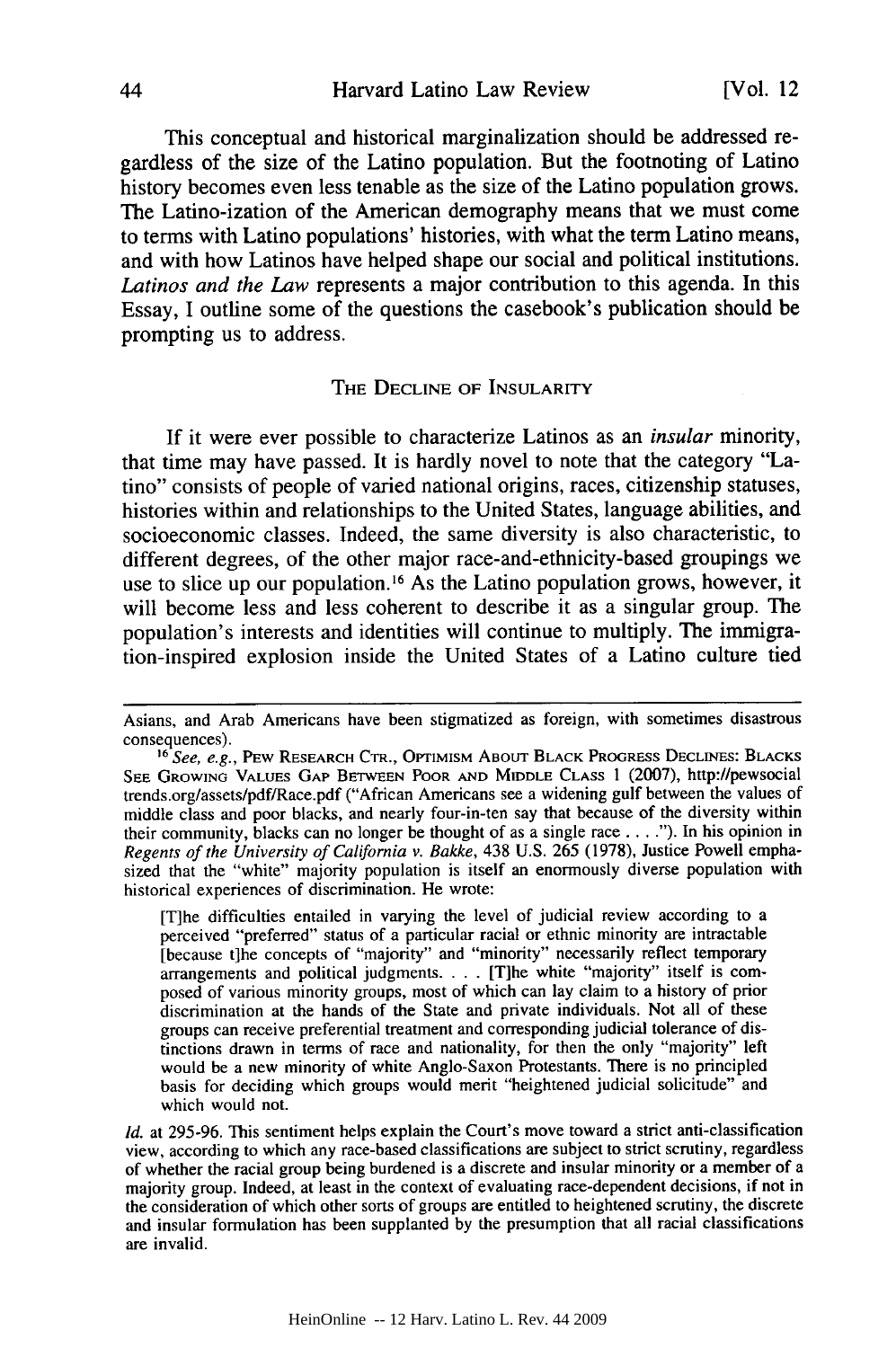closely to Latin American cultures, coupled with the inevitable linguistic and cultural assimilation of the second and third generations, will produce an increasingly differentiated Latino population.<sup>17</sup> What is more, some demographers predict that because of the rate of Latino and non-Latino intermarriage, many "Latinos" of the future will not actually identify as Latino,<sup>18</sup> which may mean that many members of the category will be "Latino" in last name and distant family tree only.

This loss of insularity and commonality will have political implications. In the short-term, the loss may make the group-based political mobilization of the Latino community more difficult; a larger population necessarily will be defined by a greater diversity of interests and associations. In the longterm, this fracturing may lead to the dissolution of the category altogether.

As a result of such changes, it will become increasingly difficult to justify treating Latinos as a racial group for the purposes of the Voting Rights Act, for example, as Latinos may cease to be the sort of easily identifiable political block that can be described as having its own particular "candidate of choice." A similar point could be made about the inclusion of Latinos in affirmative action programs. If affirmative action is justified as a necessary means of remedying past discrimination, then a program that treats all Latinos as interchangeable will only become harder to defend than it already **is.19** And where the justification for affirmative action includes diversity, justifying the giving of a preference to Latinos and not to other groups in society will become more difficult as the Latino population ceases to be a coherent group. $20$ 

To be sure, a community can maintain its coherence in the face of internal diversity. The points of difference within the Latino population can be and historically have been overcome by a set of common experiences within the United States. Part of the process of assimilation for new immigrants from Latin America arguably includes becoming "Latino," or transcending

<sup>17</sup> *See, e.g.,* N.C. Aizenman, *U.S. Latino Population Projected to Soar; Forecast Predicts Tripling by 2050,* WASH. **POST,** Feb. 12, 2008, at A3, *available at* http://www.washingtonpost. com/wp-dyn/content/article/2008/02/ 1/AR2008021101294.html (citing demographers Jeffrey Passel and D'Vera Cohn making this claim regarding intermarriage).

**<sup>18</sup>** *Id.*

<sup>&</sup>lt;sup>19</sup> The fact that it can be difficult to ensure that the beneficiaries of affirmative action are related to or are themselves direct victims of past discrimination bedevils affirmative action debates concerning blacks, **too.** As commentators have noted, the children of recent African and Caribbean immigrants appear to benefit more from affirmative action than the descendants of black slaves or victims of Jim Crow. **Cf.** Lani Guinier, *Admissions Rituals as Political Acts: Guardians at the Gates of Our Democratic Ideals,* **117** HARV. L. **REV. 113, 155 &** n.166  $(2003)$ 

<sup>&</sup>lt;sup>20</sup> The affirmative action policy adopted by the University of Michigan Law School and upheld by the Supreme Court in *Grutter v. Bollinger,* 539 U.S. 306 (2003), did, of course, upheld by the Supreme Court in *Grutter v. Bollinger*, 539 U.S. 306 (2003), did, of course, purport to value diversity of all kinds. The policy aspired to "achieve that diversity which has the potential to enrich everyone's education and thus make a law school class stronger than the sum of its parts," *see id.* at 315, recognizing "many possible bases for diversity admissions," *see id.* at 316. The special attention or preference given to African Americans, Native Americans, and Latinos became necessary only because a substantial number of students from those groups would not be enrolled in the Law School without it. *Id.*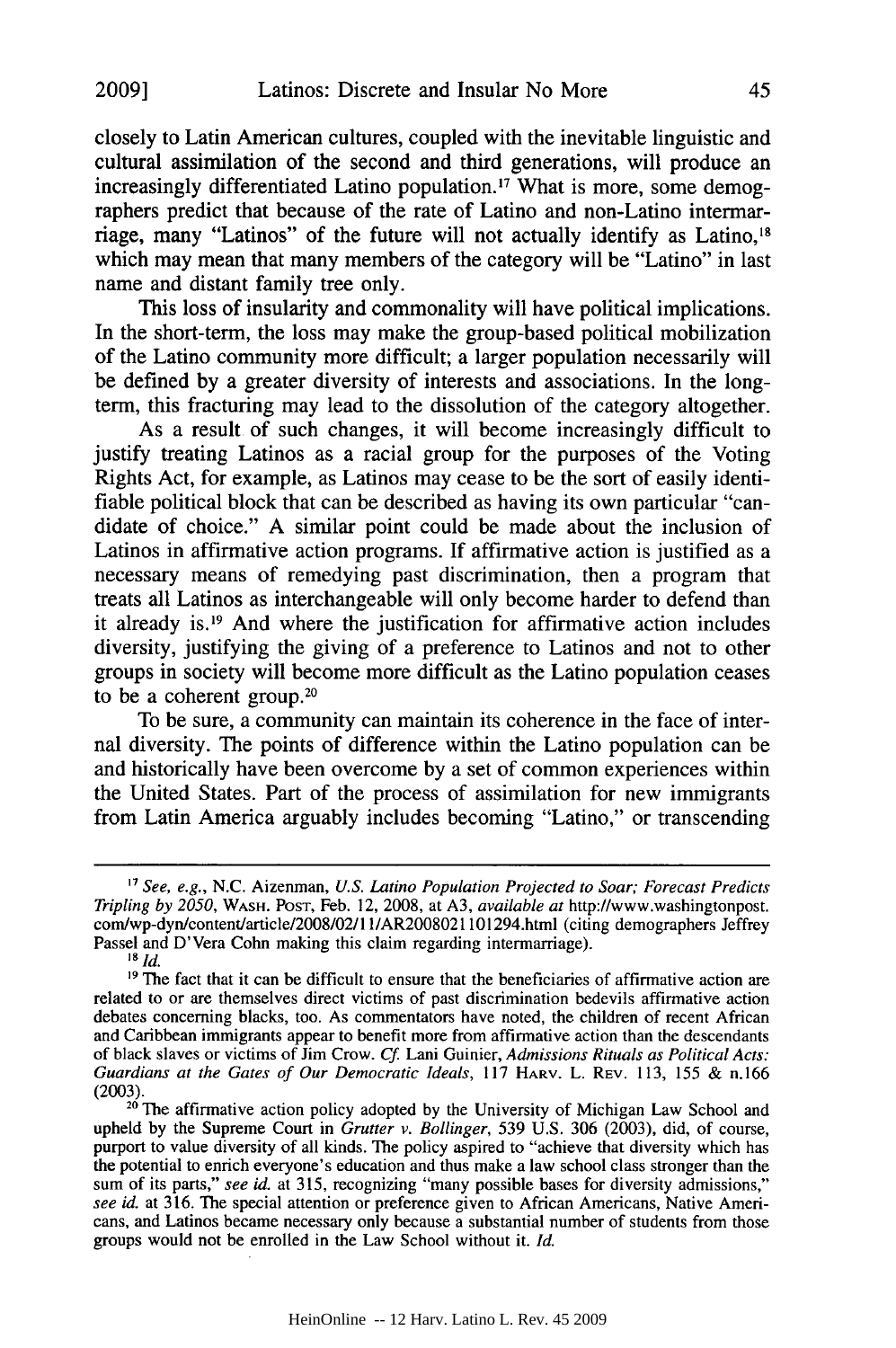identification with their country of origin to begin to identify with other immigrants from and descendants of the Spanish-speaking Americas. In addition, in contrast to the other major demographic category constituted heavily by recent immigration—the "Asian" designation—the Latino category is remarkably homogeneous, given the linguistic commonality and similar histories of colonization and independence of the countries of Latin America." Add to these factors the fact that many Latinos are racially distinct from the white majority<sup>22</sup> and that the Mexican component of the Latino population overwhelms all others numerically,<sup>23</sup> and for the foreseeable future "Latino" will remain a socially salient, identifiable category, even as its internal complexity grows. Even cross-generational assimilation may not extinguish the group's coherence, given that an individual's association with a Latino community can persist even as he or she develops an otherwise plural identity whose dimensions vary in importance depending on context.<sup>24</sup>

Under these circumstances, the failure of Latinos to reach positions of power, as well as poor economic and educational performance by Latinos as a group relative to other major social groups, will continue to present a problem for our purportedly democratic, egalitarian society. Such disparities will indicate that an important and identifiable sector of society is not doing as well as other similarly situated groups. Addressing Latino underrepresentation will continue to be necessary, even as the means of doing so will need to be better targeted at the segments of the population most in need.

#### THE REALIZATION OF POLITICAL POWER

So let's assume that even as the Latino population grows relative to other demographic groups, due to immigration and higher levels of Latino

<sup>21</sup> This point is a *relative* one and is not intended to suggest that meaningful differences do not exist among Latin American cultures and societies.

 $22$  Ian Haney López has argued that Latinos should be regarded as a race. He conceives of race as socially and historically constructed and defines it as "a vast group of people loosely bound together by historically contingent, socially significant elements of their morphology and/or ancestry[,] ... a *sui generis* social phenomenon in which contested systems of meaning serve as the connections between physical features, races, and personal characteristics." Ian F. Haney L6pez, *The Social Construction of Race: Some Observations on Illusion, Fabrication, and Choice,* 29 HARV. C.R.-C.L. L. REV. **1,** 7 (1994); *see also* Ian F. Haney L6pez, *Race, Ethnicity, Erasure: The Salience of Race to LatCrit Theory,* 85 **CAL.** L. REV. 1143, 1164 (1997) (noting that the Supreme Court has effectively acknowledged that race is a product of "community attitudes," underscoring that the phenomenon is not biological but social, even as "divergent and conflicting conceptions of racial identity exist within and among communities"). <sup>23</sup>There are approximately **30** million Mexicans and Mexican Americans in the United

States. *See* PEW HISPANIC CTR., STATISTICAL PORTRAIT OF HISPANICS IN THE UNITED **STATES,** 2006, at 6 tbl.6 (2008), http://pewhispanic.org/files/factsheets/hispanics2006/hispanics.pdf. The next largest Latino group is those of Puerto Rican origin, at approximately 4 million. *See id.* **<sup>24</sup>**For a discussion of the possibility of maintaining a "fluid civic identity," see Cristina

M. Rodrfguez, *Accommodating Linguistic Difference: Toward a Comprehensive Theory of Language Rights in the United States,* 36 HARV. C.R.-C.L. L. REv. 133, 145-160 (2001).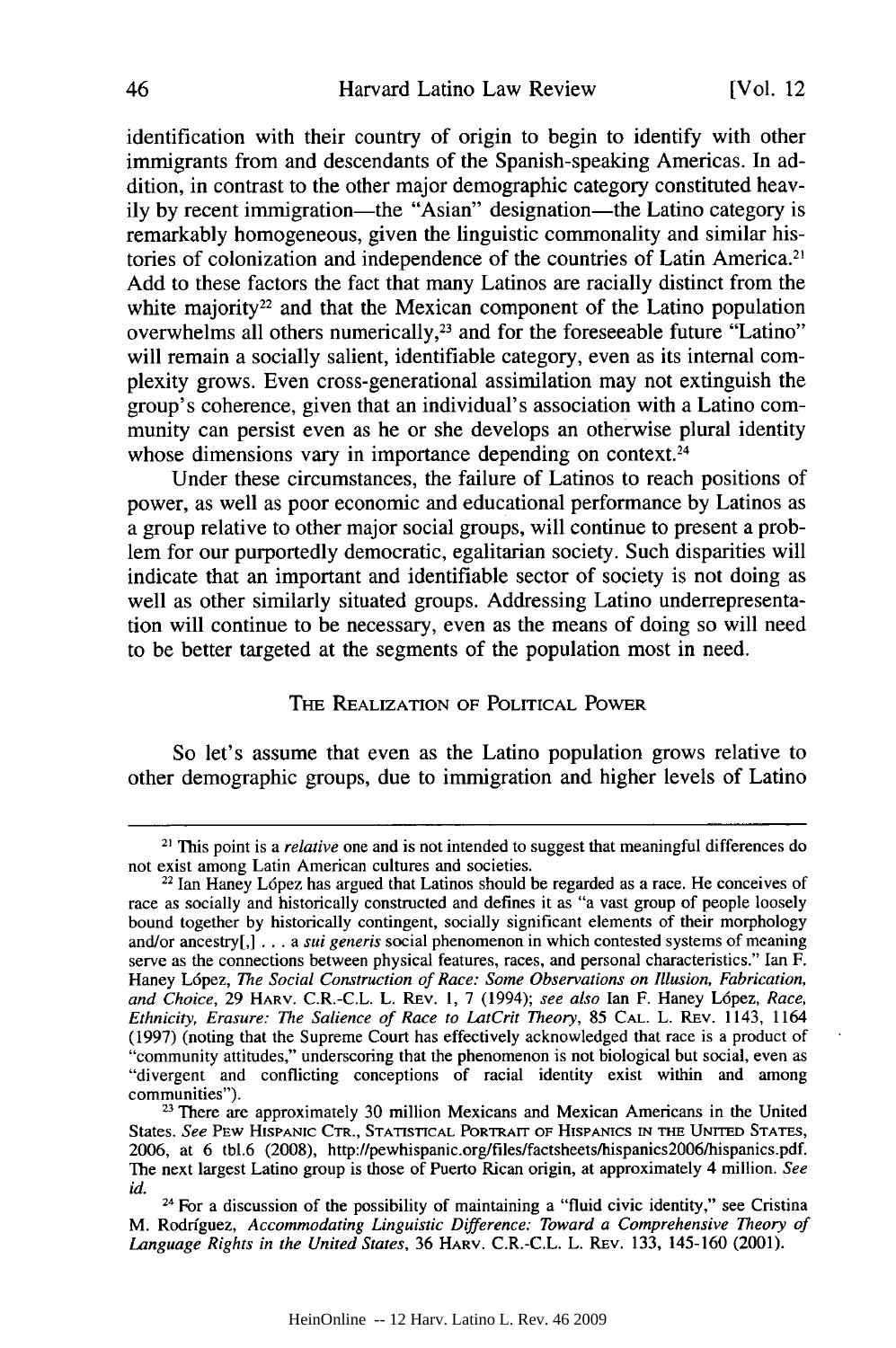reproduction inside the United States,<sup>25</sup> Latinos of all stripes will continue to consider themselves a community. What happens when Latinos evolve from being easily dismissed minorities to electorally powerful pluralities or even majorities in many states and localities? For decades, the Latino vote has been touted as an invaluable prize; this evolution, in fact, has been underway for quite some time and has almost certainly transformed state and local politics in select regions of the United States. But it may well be that the 2008 election cycle will come to be seen as the moment when the Latino vote fulfilled its "promise" by actually making a difference in electoral outcomes in races for national office.<sup>26</sup>

Almost by definition, the ability to shape electoral outcomes signifies that Latinos no longer qualify as the sort of discrete and insular minority envisioned by Justice Stone in the famous footnote four of *United States v. Carolene Products Co.,27* or by John Hart Ely as part of his theory of judicial review, according to which courts are justified in intervening to protect groups unable to advance their own interests, even in a fully functioning and open political process, because of their minority status.<sup>28</sup> Again, the point is not that Latinos will ever form an outright majority in the United States as a whole. Instead, as the "white" majority ceases to be the dominant majority, it will be increasingly difficult to distinguish between Latinos and the "white" population in terms of their positions of power within the body politic, particularly if we take to heart the fact that this country's "white" population is hardly a monolithic voting block whose power should be seen as the power of a majority.29 More to the point, Latinos increasingly form local majorities and may soon approach statewide majorities or pluralities in

*<sup>25</sup>See* FRY, *supra* note 9.

*<sup>26</sup>See generally* MARK HUGO LOPEZ, PEW HISPANIC CTR., **THE** HISPANIC **VOTE IN THE** 2008 **ELECTION** (2008), http://pewhispanic.org/files/reports/98.pdf (taking a first cut at the influence of the Latino vote in the 2008 election); **PEw HISPANIC** CTR., LATINOS **AND THE** 2006 MtD-TERm ELECTION (2006), http://pewhispanic.org/files/factsheets/26.pdf (discussing the impact of the Latino vote in the 2006 mid-term elections).

**<sup>27</sup>** 304 U.S. 144, 152 n.4 (1938). In *Carolene Products,* the Supreme Court upheld a federal statute that prohibited the shipment in interstate commerce of "filled" milk, applying a highly deferential standard of reasonableness in assessing the constitutionality of the statute. The Court, however, included a footnote that offered guidelines for continued judicial review of legislative action, despite the post-New Deal presumption that socio-economic legislation that discriminated against particular groups, such as the margarine industry, was valid. In footnote four, the Court emphasized that it might, among other things, more closely monitor laws that discriminated against "discrete and insular minorities."  $ld$  at 153 n.4.

that discriminated against "discrete and insular minorities." *Id.* at 153 n.4. *<sup>2</sup> 8 See* **JOHN** HART **ELY,** DEMOCRACY **AND DISTRUST:** A THEORY OF **JUDICIAL** REVIEW (1980); *cf.* Samuel Issacharoff, *Groups and the Right to Vote,* 44 EMORY L.J. 869, 872 (1995) ("[T]he current proliferation of group claims in the voting rights arena stems from a profound disorientation from the crucial factors that justify . . . the 'affirmative' reliance on racial or ethnic classifications. The rationale of *Carolene Products* ... suggests that a claim for judicial reform of the political process requires a showing both of group disadvantage and of the group's historic inability to redress that disadvantage **.... ").**

**<sup>29</sup>** The notion that there is such a thing as the "white" vote, or that it conveys meaningful information to say that a certain percentage of the country's white population voted for a candidate or an issue, seems extraordinarily reductive.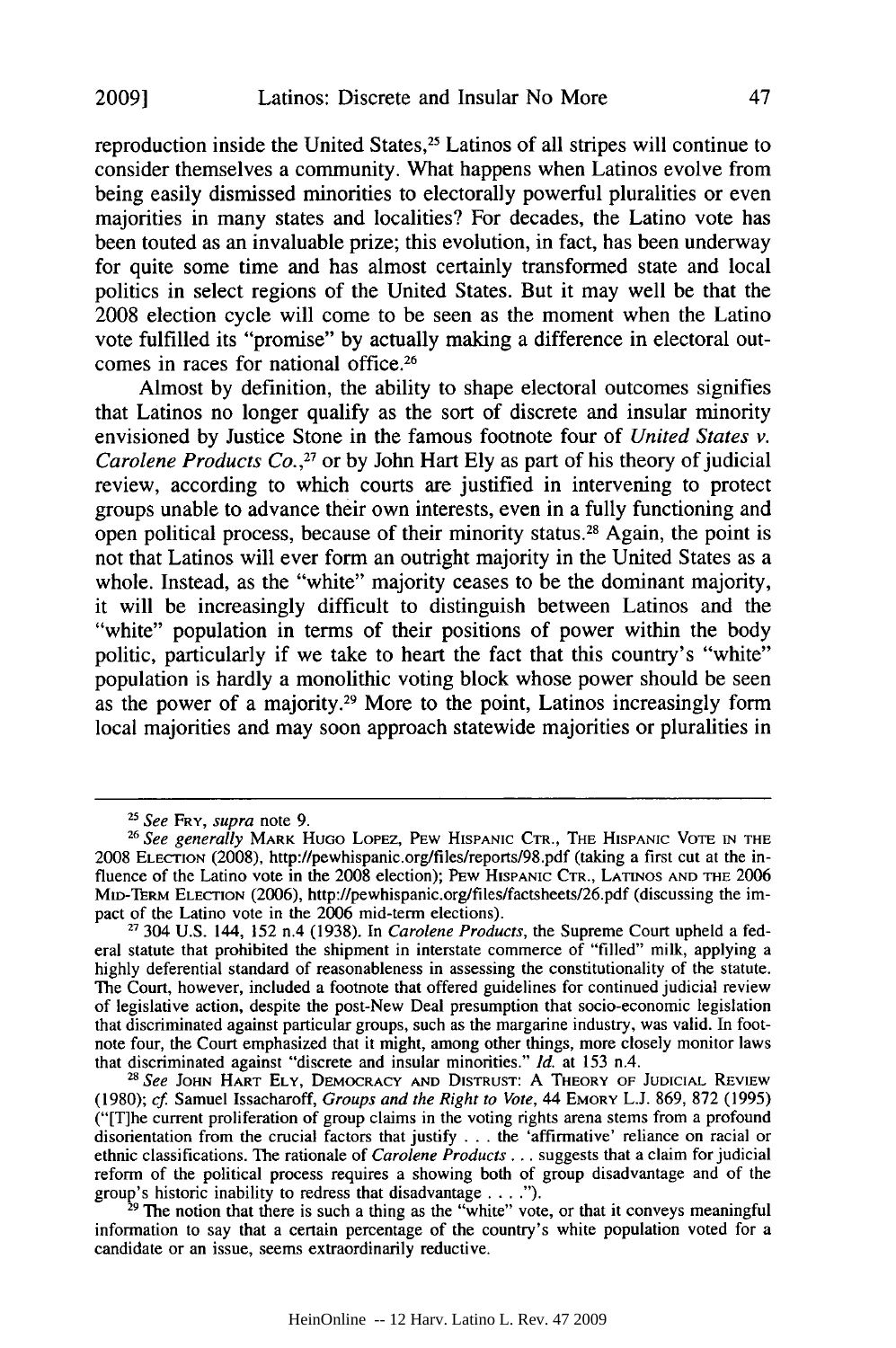a variety of states, including the large and powerful Texas and California.30 Particularly in a federal system like our own, this demographic fact translates into substantial voting and bargaining power, and it is on such power, rather than protection by the courts, that such groups should be expected to rely upon to advance their interests.3'

The notion that Latinos now or will soon have sufficient power to protect their interests through the political process rather than through civil rights enforcement or judicial intervention is far from an open and shut case. Most important, many Latinos are not citizens and cannot vote.<sup>32</sup> Not only does the Latino population not have the strength of its numbers at the ballot box, but politicians and lawmakers also are less likely to take non-citizen Latinos' interests as seriously as those of citizen Latinos.33 In addition, structural inequities and disproportionate economic disadvantage may still persist, even in the face of complete Latino enfranchisement. Latinos may be disproportionately poorer, with less of the cultural capital necessary to succeed in American society than other groups.

If Latinos are still less likely to rise to positions of power through existing institutional structures such as bureaucracies or political parties, either because of past exclusion or relative minority status, then we should hardly be sanguine that a large Latino electorate will be capable on its own of securing equal status for the Latino population. What is more, status as a majority is hardly a guarantee of equality. Even after women gained the right to vote, for example, the advancement of gender equality required a combination of political mobilization and extra vigilance by courts and other legal

**32** In 2006, for example, only thirty-nine percent of the Latino population was eligible to vote, as compared to seventy-six percent of the white population and sixty-five percent of the black population. PEW HISPANIC CTR., THE LATINO ELECTORATE: AN ANALYSIS OF THE 2006 ELECTION 4-5 & tbl.3 (2007), http://www.pewhispanic.org/files/factsheets/34.pdf. Some of this gap is attributable to the greater number of non-citizens in the Latino population, and some of it is attributable to the fact that the Latino population is disproportionately under the age of eighteen. *See id.*

**31** That said, the fact that these interests are intertwined and that many non-citizen Latinos eventually will become citizens provides politicians with some incentive to take account of non-citizen interests.

**<sup>30</sup>** Despite its increased dispersion across the country, the Latino vote remains fairly concentrated: growth in only 178 counties accounts for seventy-nine percent of the entire increase in the Latino population in the new century. See FRY, supra note 9, at iv.

**<sup>31</sup>** This idea is clearly present in the way the Supreme Court has refined its interpretation of the Fourteenth Amendment, namely in the context of affirmative action. In City of Rich*mond v. J.A. Croson Co.,* Justice O'Connor held that the city of Richmond's set-asides for minority contractors violated the Equal Protection Clause because, among other reasons, the City Council of Richmond and the city itself were majority black. *See* 488 U.S. 469, 495-96 (1989) (citing John Hart Ely, *The Constitutionality of Reverse Racial Discrimination,* 41 U. **CHI.** L. Rav. 723, 739 n.58 (1974) ("Of course it works both ways: a law that favors Blacks over Whites would be suspect if it were enacted by a predominantly Black legislature.")). In other words, the set-asides looked like racial spoils, rather than attempts to assist a demographic and potentially excluded minority-an instance of a white majority imposing a burden on itself to advance the interests of a minority. An implication of this aspect of the Court's holding is that, where a population forms a majority, it must compete in an open marketplace rather than rely on the sort of preferential treatment deserved only by those who might be disadvantaged in open competition because of their size.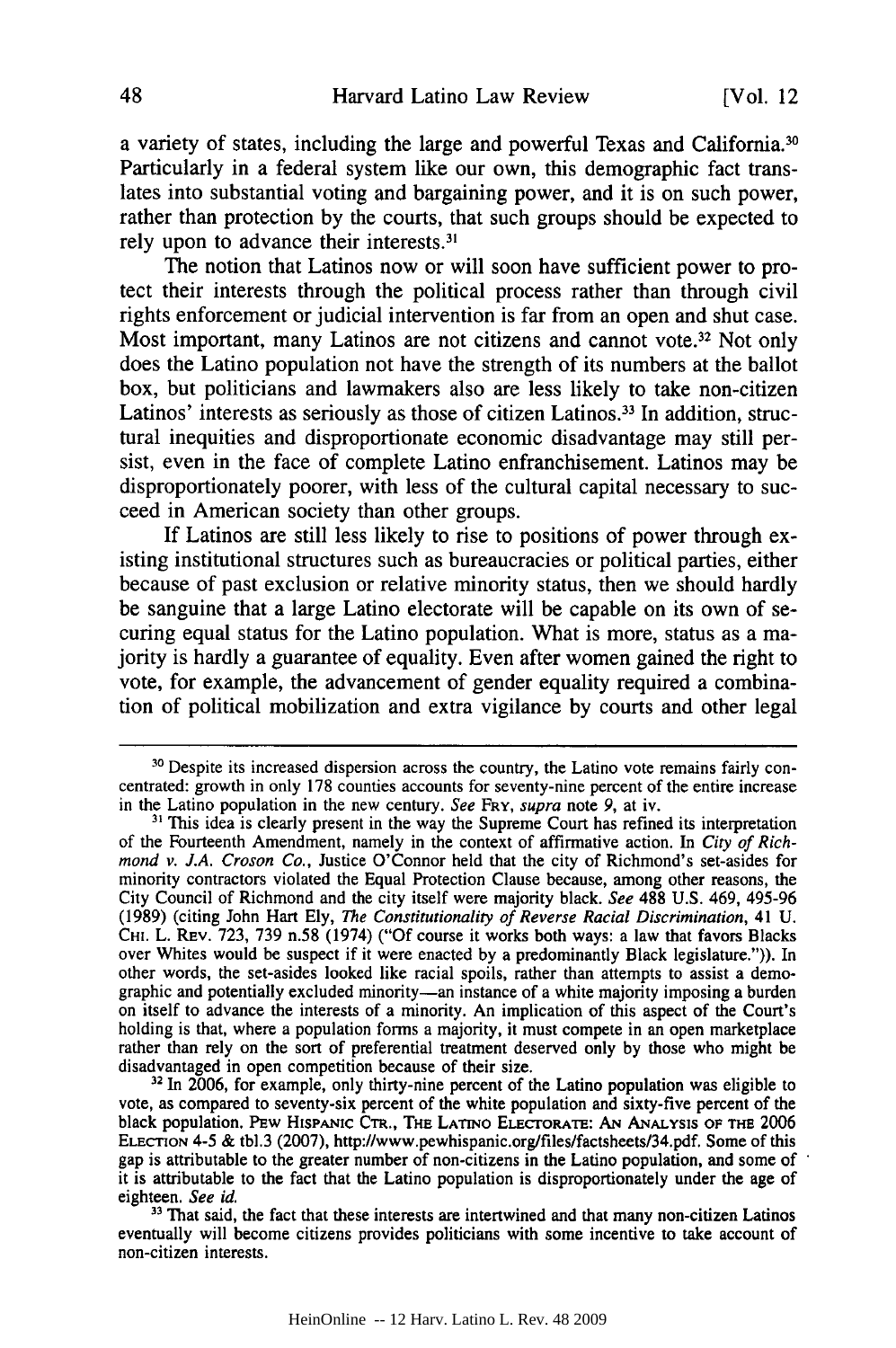institutions to ensure that women's interests were not obscured by the perpetuation of stereotypes or existing institutional arrangements that embodied long-standing gender inequities.<sup>34</sup>

For all of these reasons, I do not mean to declare the end of the civil rights paradigm. Instead, I simply suggest that, to the extent Latinos remain dissatisfied with the community's status in the corridors of power, or with the economic and educational achievement of the community as a whole, the remedy increasingly lies in Latinos' ability to mobilize the political will of their own numbers and to persuade the general electorate and officials in power of the importance of addressing concerns particular to the Latino community. Among the advantages of becoming a demographically formidable group is that whatever dysfunctions or inequalities define the Latino condition, addressing those problems becomes not just a matter of concern for the Latino community, but for society as a whole, because the large size of the population means its problems will affect others. But Latinos must take responsibility for setting and executing this political agenda.

## THE MEANING OF CULTURAL POWER

In other work, I have discussed the importance of "normalizing" Latino culture.35 By normalization I mean gaining recognition (in the popular imagination and in the national identity narratives Americans tell) of Latino culture as American culture, or as part of the traditions and customs of the United States, rather than as the product of incomplete immigrant assimilation and the presence of foreigners. The advantage of approaching near-majority status is that such normalization becomes more likely to occur simply as a matter of course, with institutions such as the media and the market playing the lead role in the gradual re-conceptualization of Latino culture as part of a necessarily hybrid dominant culture.<sup>36</sup> In addition, strength in numbers makes the demand, expectation, or hope that American society adapt to the Latino presence more democratically legitimate. By functionally becoming the mainstream, Latino culture acquires status as mainstream culture, further eroding the group's status as a minority and placing it at the core of American life. This newfound centrality, in turn, may translate into greater

**<sup>35</sup>***See* Rodrfguez, *supra* note 14, at 257. *36 Cf* **ARLENE** DAVILA, LATINOS, INc.: THE MARKETING **AND MAKING** OF **A** PEOPLE (2001) (assessing the construction of Latino identity by the Spanish-language media).

<sup>&</sup>lt;sup>34</sup> Other scholars have argued that the minority model is inaccurate as applied to African Americans because, in many parts of the South, African Americans historically have formed the majority of the population and yet, through violence, fraud, and other tactics, have been disenfranchised by a white minority, depriving blacks of their entitlement to "reshape the states to suit their views of the public good." Gabriel **J.** Chin & Randy Wagner, *The* Tyranny *of* the *Minority: Jim Crow and the Counter-Majoritarian* Difficulty, 43 HARV. C.R.-C.L. L. REv. 65, 66-67 (2008). The consequence of this mistaken minority model has been the treatment of cases such as *Plessy v. Ferguson,* 163 U.S. 537 (1896), as "good-faith if wrongheaded efforts to balance majority rule and minority rights," when instead they should be seen in light of the deprivation of African Americans of their rights as a majority. Chin & Wagner, supra, at 67.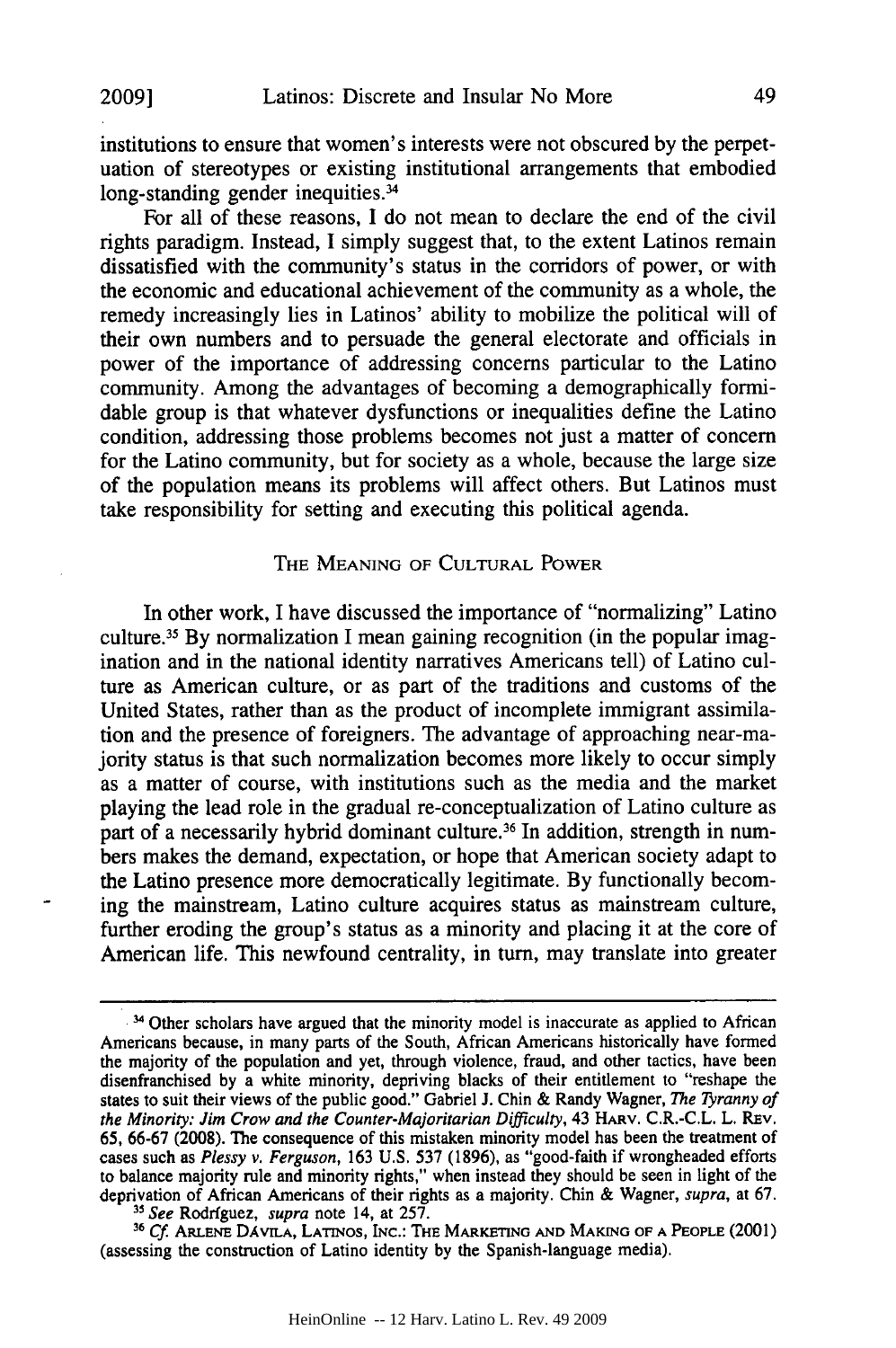appreciation of Latino customs and characteristics as woven into the social fabric of the United States.

This sort of cultural power entails both benefits and burdens, however. To see the two sides of what it means to be a cultural majority, consider how we understand the status of the Spanish language in our public sphere. English-only rules of the sort that arise in linguistically diverse workplaces or as official language laws at the state and local levels represent efforts to recapture a literally more coherent social environment.<sup>37</sup> Compelling reasons are given for such rules—primarily the preservation of the linguistic unity of the United States. But English-only rules also reflect the refusal to accept a changing public sphere or to acknowledge the linguistic diversity that has become a feature of our social life, as it is now constituted. 38 English-only rules are last-gasp efforts to preserve the privilege of the once dominant monolingual and largely white majority—the privilege of having a public sphere that mirrors one's own manner of being-that becomes harder to justify in light of the demographic reconstitution of many communities across the country.

As the Latino population grows in size, therefore, the prevalence of the Spanish language in the public sphere arguably becomes a condition of life in the United States to which other social groups must learn to adapt, rather than an aberration that can be ignored or even suppressed through Englishonly requirements. Latinos, particularly those who are bilingual, are thus in positions of economic and cultural power because they understand and can navigate a cultural environment that has become bewildering to many non-Latinos. This ability to assert a kind of cultural power available only to Latinos, in turn, ought to be seen as coming with certain responsibilities. Latinos' ability to assert cultural dominance ought to be accompanied by restraint and sensitivity to the interests of minorities in their midst, including white minorities, or even white majorities, who are experiencing dislocation as the result of cultural shifts occurring in American society.

In the context of linguistically diverse workplaces, this restraint would include the use of self-help by bilinguals who are uniquely capable of bridging linguistic gaps among workers, as well as a commitment by Latinos to not use the Spanish language to create new cultural in-groups, even where Latinos are only in de facto control of the workplace, not in de jure control as management. More generally, even if it remains possible for Latinos to live complete lives within their own communities-if the costs of not assimilating decline by virtue of the growth of the Latino population-citizenship requires that Latinos engage the larger world by honing the linguistic and cultural skills necessary to relate to all segments of the American population. Finally, because bilingualism is a source of political, cultural, and economic power, especially in an integrated hemisphere, it may well persist among non-immigrant Latinos. Latinos thus will have natural endowments that will

<sup>&</sup>lt;sup>37</sup> See, e.g., Rodríguez, *supra* note 5, at 1696-1711 (discussing the phenomenon in detail). <sup>38</sup> See generally id.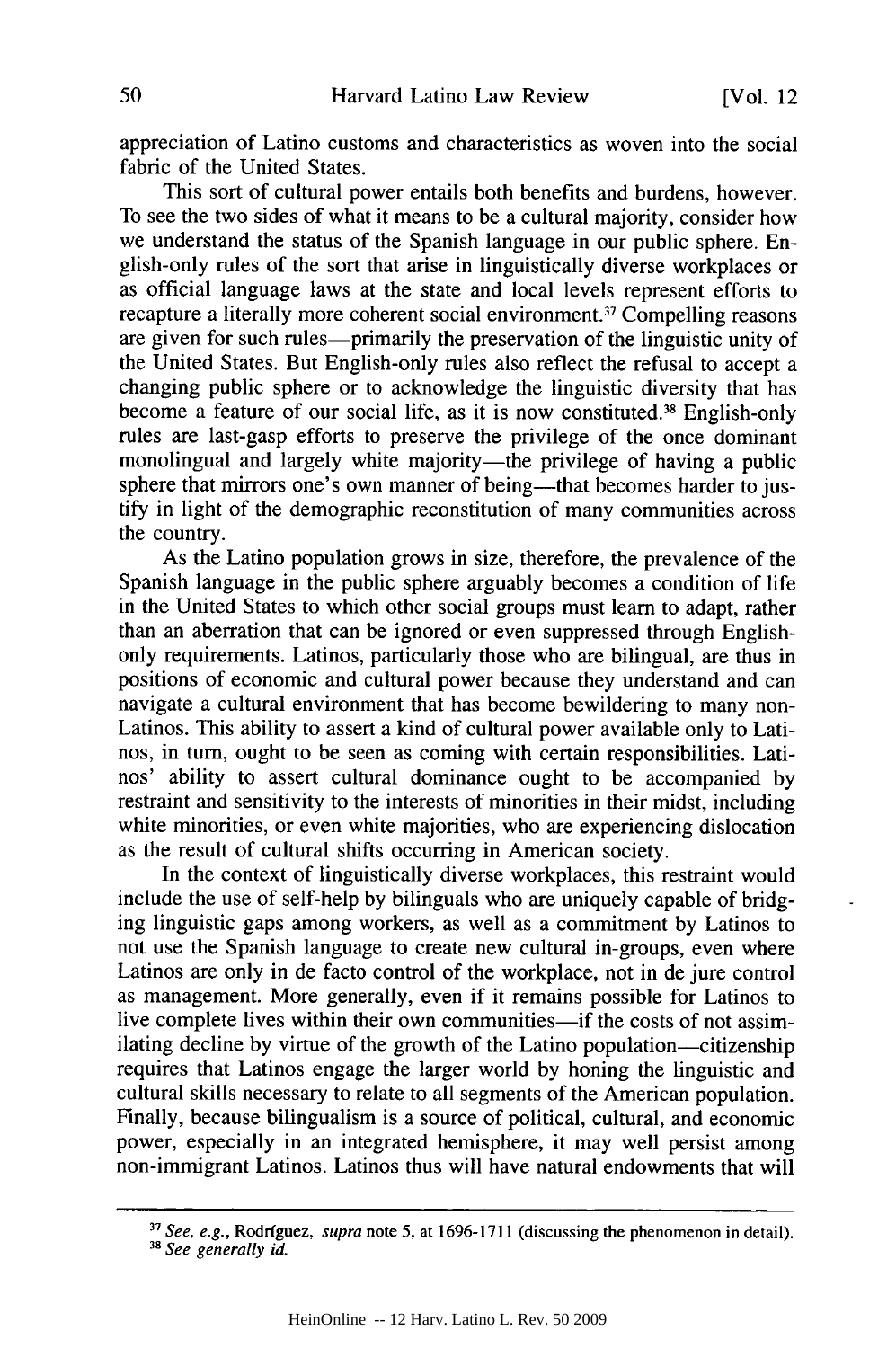advantage them relative to their English-only peers-a reason to remain mindful of the disadvantages others bear in the competition for jobs and status.

In truth, this English-only example is not the best illustration of the point I am trying to make because it presents benefits and burdens that are limited in time. Considerable social science evidence suggests that Latinos are becoming English-language speakers as quickly or more quickly than previous immigrant groups, and few third-generation Latinos maintain any facility in Spanish.<sup>39</sup> The explosion of the Spanish-language marketplace is likely attributable largely to high levels of immigration. Second- and thirdgeneration Latinos consume all or most of their news and culture in the English-language world.40 In general, the inevitable assimilation of Latinos across generations makes it difficult to define Latino culture for present purposes and even more difficult to predict what Latino culture will become,4 particularly given the intermarriage rates discussed above.<sup>42</sup>

Each of these points ultimately underscores and is reinforced by my initial claim regarding the decline in Latino insularity, which makes the cultural power (as well as the political power) of Latinos thin rather than thick. But even though we cannot fully or accurately describe the shape Latino culture in the United States will take as these demographic developments unfold, it seems likely that American culture itself will be changed by the higher growth of the Latino population relative to other groups. Latinos will gradually occupy a position closer to the center of American culture than historically has been the case—a status that ought to come with the responsibility to respect minority interests and to build cross-ethnic political and social coalitions.

#### **CONCLUSION**

As Latinos come to represent a larger and larger share of the American population, scholars and lawmakers must simultaneously interrogate the meaning of the word Latino and attempt to understand the status of the Latino population within the American polity. It is becoming increasingly awk-

*<sup>39</sup> See, e.g.,* Ruben Rumbaut, Douglas S. Massey & Frank D. Bean, *Linguistic Life Expectancies: Immigrant Language Retention in Southern California,* 32 POPULATION & DEV. REV. 447, 454-55 (2006) (describing the United States as a "graveyard for languages").

*I See* ROBERTO **SURO,** PEW HISPANIC CTR., **CHANGING CHANNELS AND CRISSCROSSING** CUTURES: A SURVEY OF LATINOS **ON** THE **NEWS MEDIA** 2 (2004), http://pewhispanic.org/filesl reports/27.pdf (revealing that nearly two-thirds of adult Latinos in the United States consume at least some news from the Spanish-language media but noting that the future of the industry depends on part on the future of immigration).

*<sup>4&</sup>quot; See generally* Cristina M. Rodriguez, *Guest Workers and Integration: Toward a Theory of What Immigrants and Americans Owe One Another,* 2007 U. **CHI. LEGAL** F. 219, 228-47 (discussing the fact that it can be difficult and may be pointless to identify an end-state of assimilation, since the process of immigrant assimilation entails changes to the dominant culture).

*<sup>42</sup> See supra* notes 17-18 and accompanying text.